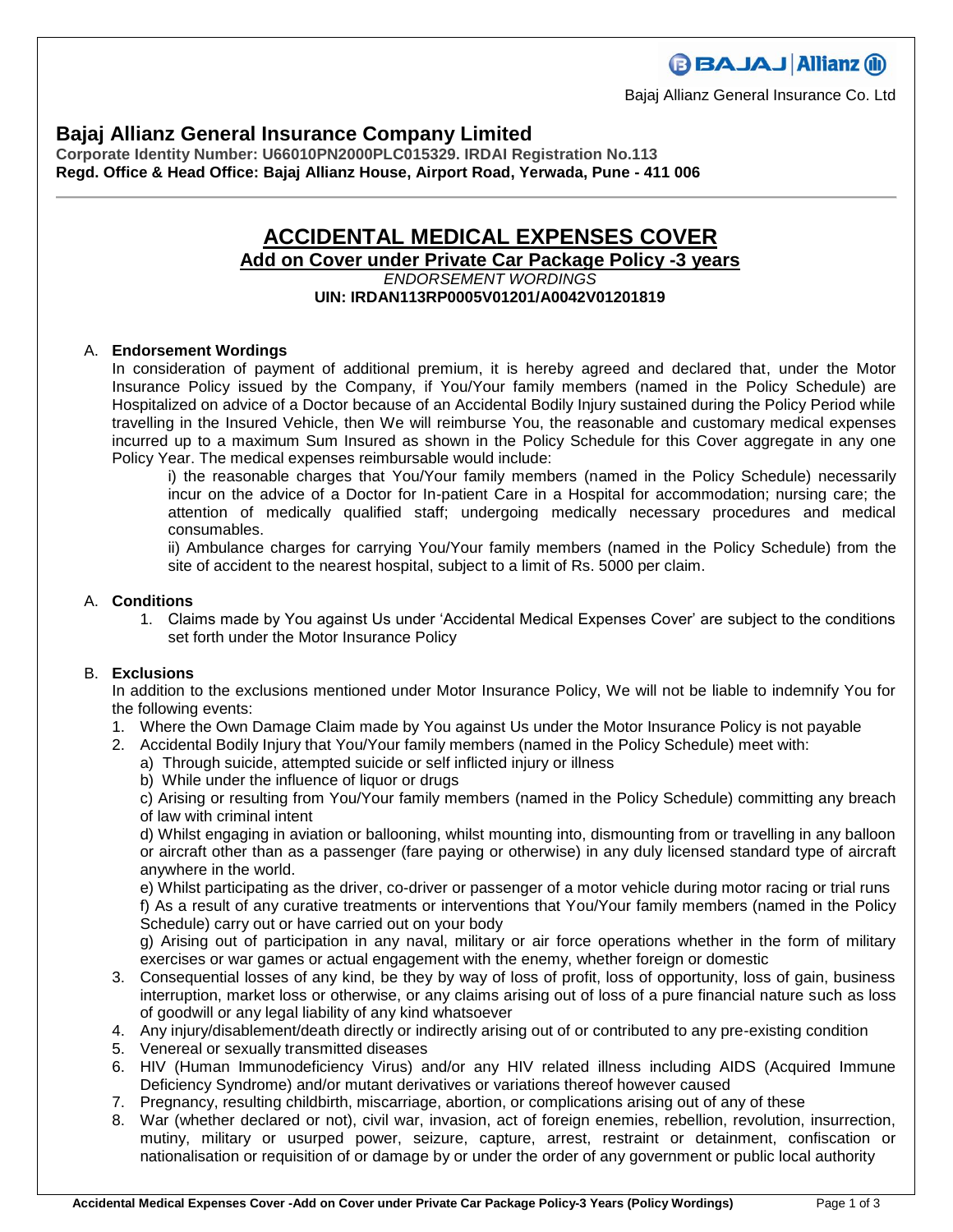**BBAJAJ Allianz (ii)** 

Bajaj Allianz General Insurance Co. Ltd

#### 9. Nuclear energy, radiation

#### C. **Claims Process**

#### **1) Making a Claim**

If You/Your family members (named in the Policy Schedule) meet with any Accidental Bodily Injury that may result in a claim, then as a condition precedent to Our liability:

- a) You or someone claiming on behalf must inform Us in writing immediately and in any event within 30 days
- b) You must immediately consult a Doctor and follow the advice and treatment that he recommends
- c) You must take reasonable steps to lessen the consequence of Bodily injury
- d) You must have Yourself examined by Our medical advisors if We ask for this

e) You or some one claiming on behalf must promptly give Us documentation and other information We ask for to verify the claim or Our obligation to make payment for it

f) In the event of Your/Your family members (named in the Policy Schedule) death, someone claiming on deceased's behalf must inform Us in writing immediately and send Us a copy of the post- mortem report within 30 days

**Note:** Waiver of conditions (a) and (f) may be considered in extreme cases of hardship where it is proved to Our satisfaction that under the circumstances in which You/Your family members (named in the Policy Schedule) were placed, it was not possible for You or any other person to give notice or file claim within the prescribed time limit.

#### **2) Claim Settlement**

a) You agree that We need only make payment when You or someone claiming on behalf has provided a claim to Our satisfaction

b) We will make payment to You or to Your Nominee. If there is no Nominee, We will pay to Your legal heir, executor or validly appointed legal representative as per succession certificate and any payment We make in this way will be a complete and final discharge of Our liability to make payment

#### D. **Definitions**

The words and phrases listed below have special meanings. Please note that references to the singular or to the masculine also include references to the plural or to the female the context permits and if appropriate.

- 1. **Accident, Accidental:** means sudden, unforeseen and involuntary event caused by external, visible and violent means.
- 2. **Bodily Injury:** Injury means accidental physical bodily harm excluding illness or disease solely and directly caused by external, violent, visible and evident means which is verified and certified by a Medical Practitioner
- 3. **Doctor / Medical Practitioner:** Doctor/ Medical Practitioner means a person who holds a valid registration from the Medical Council of any State or Medical Council of India or Council for Indian Medicine or for Homeopathy set up by the Government of India or a State Government and is thereby entitled to practice medicine within its jurisdiction; and is acting within its scope and jurisdiction of license.
- 4. **Hospital:** A hospital means any institution established for *in-patient care* and *day care treatment* of illness and/or injuries and which has been registered as a hospital with the local authorities under Clinical Establishments (Registration and Regulation) Act 2010 or under enactments specified under the Policy Schedule of Section 56(1) and the said act Or complies with all minimum criteria as under:
	- i. has qualified nursing staff under its employment round the clock;
	- ii. has at least 10 in-patient beds in towns having a population of less than 10,00,000 and at least 15 inpatient beds in all other places;
	- iii. has qualified medical practitioner(s) in charge round the clock;
	- iv. has a fully equipped operation theatre of its own where surgical procedures are carried out;
	- v. maintains daily records of patients and makes these accessible to the insurance company's authorized personnel;
- 5. **Hospitalization** means admission in a Hospital for a minimum period of 24 consecutive *'In-patient Care'*  hours except for specified procedures/ treatments, where such admission could be for a period of less than 24 consecutive hours.
- 6. **In-patient Care:** Inpatient care means treatment for which the insured person has to stay in a hospital for more than 24 hours for a covered event.
- 7. **Insured Vehicle:** The vehicle insured by Us under the Motor Insurance Policy
- 8. **Nominee: Nominee** means the person(s) nominated by the Insured to receive the insurance benefits under this Policy payable on the death of the Insured.
- 9. **Own Damage Claim:** The claims raised by You against Us for loss or damage to the Insured Vehicle due to the perils mentioned under Section 1 of Motor Insurance Policy